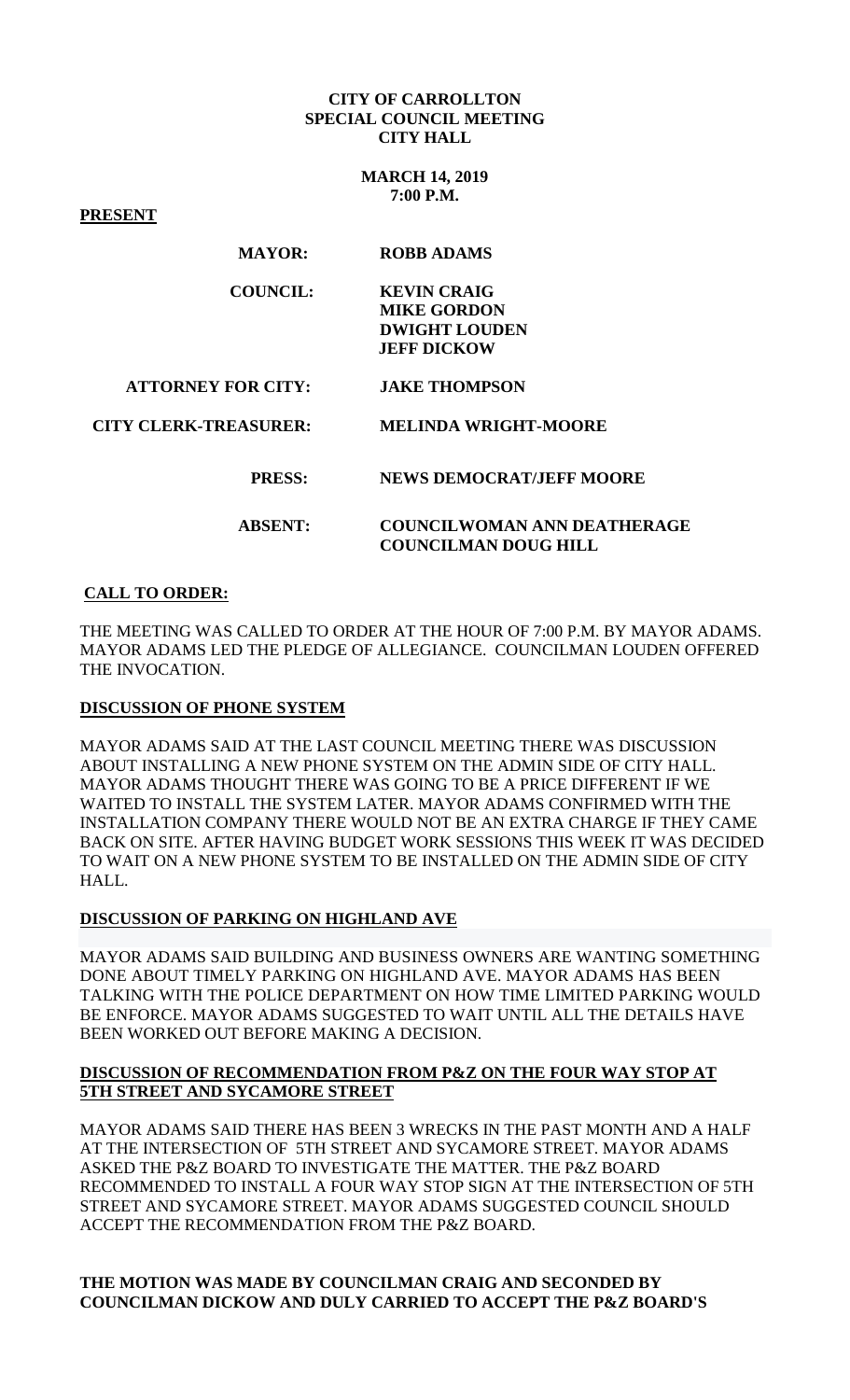# **RECOMMENDATION TO INSTALL A FOUR WAY STOP SIGN AT THE INTERSECTION OF 5TH STREET AND SYCAMORE STREET.**

# **AYES 4 NAYS 0**

#### **MUNICIPAL ORDER#2019-01: UPDATING POLICIES AND PROCEDURES**

ATTORNEY FOR THE CITY, JAKE THOMPSON, READ MUNICIPAL ORDER #2019-01.

**THE MOTION WAS MADE BY COUNCILMAN LOUDEN AND SECONDED BY COUNCILMAN CRAIG AND DULY CARRIED TO ADOPT MUNICIPAL ORDER 2019-01: UPDATING POLICIES AND PROCEDURES.**

**AYES 4 NAYS 0**

#### **APPOINTMENT TO BOARDS AND COMMISSIONS**

**THE MOTION WAS MADE BY COUNCILMAN GORDON AND SECONDED BY COUNCILMAN LOUDEN AND DULY CARRIED TO APPOINT MARY ELLIS COOMBS TO URBAN FORESTRY TO COMPLETE TROY STETHEN'S TERM ENDING TERM ENDING 12/31/2019.**

**AYES 4 NAYS 0**

#### **CARROLTON UTILITIES CHANGE ORDER #1 FOR THE SPLASH PARK**

MAYOR ADAMS SAID WE HAVE A CHANGE ORDER FROM CARROLTON UTILITIES FOR THE SPLASH PARK IN THE AMOUNT OF \$4,959.30 FOR ADDITIONAL WATER SYSTEM COMPONENTS INCLUDING THE METER, WINTERIZATION BLOWDOWN, BACKFLOW PREVENTION, AND ALL PIPING VALVES AND INSTALLATION.

**THE MOTION WAS MADE BY COUNCILMAN DICKOW AND SECONDED BY COUNCILMAN GORDON AND DULY CARRIED TO ACCEPT THE CHANGE ORDER#1 FROM CARROLTON UTILITIES FOR THE SPLASH PARK IN THE AMOUNT OF \$4,959.30 FOR ADDITIONAL WATER SYSTEM COMPONENTS INCLUDING THE METER, WINTERIZATION BLOWDOWN, BACKFLOW PREVENTION, AND ALL PIPING VALVES AND INSTALLATION.**

**AYES 4 NAYS 0**

#### **APPROVAL OF FINANCIAL STATEMENT**

**THE MOTION WAS MADE BY COUNCILMAN CRAIG AND SECONDED BY COUNCILMAN LOUDEN AND DULY CARRIED TO APPROVE THE FINANCIAL STATEMENT.**

**AYES 4 NAYS 0**

#### **APPROVAL OF ACCOUNTS PAID/PAYABLE 02/27/19-03/15/19**

**THE MOTION WAS MADE BY COUNCILMAN DICKOW AND SECONDED BY COUNCILMAN GORDON AND DULY CARRIED TO APPROVE THE ACCOUNTS PAID/PAYABLE 02/27/2019 THROUGH 03/15/2019.**

| <b>NAYS</b> |
|-------------|
|             |